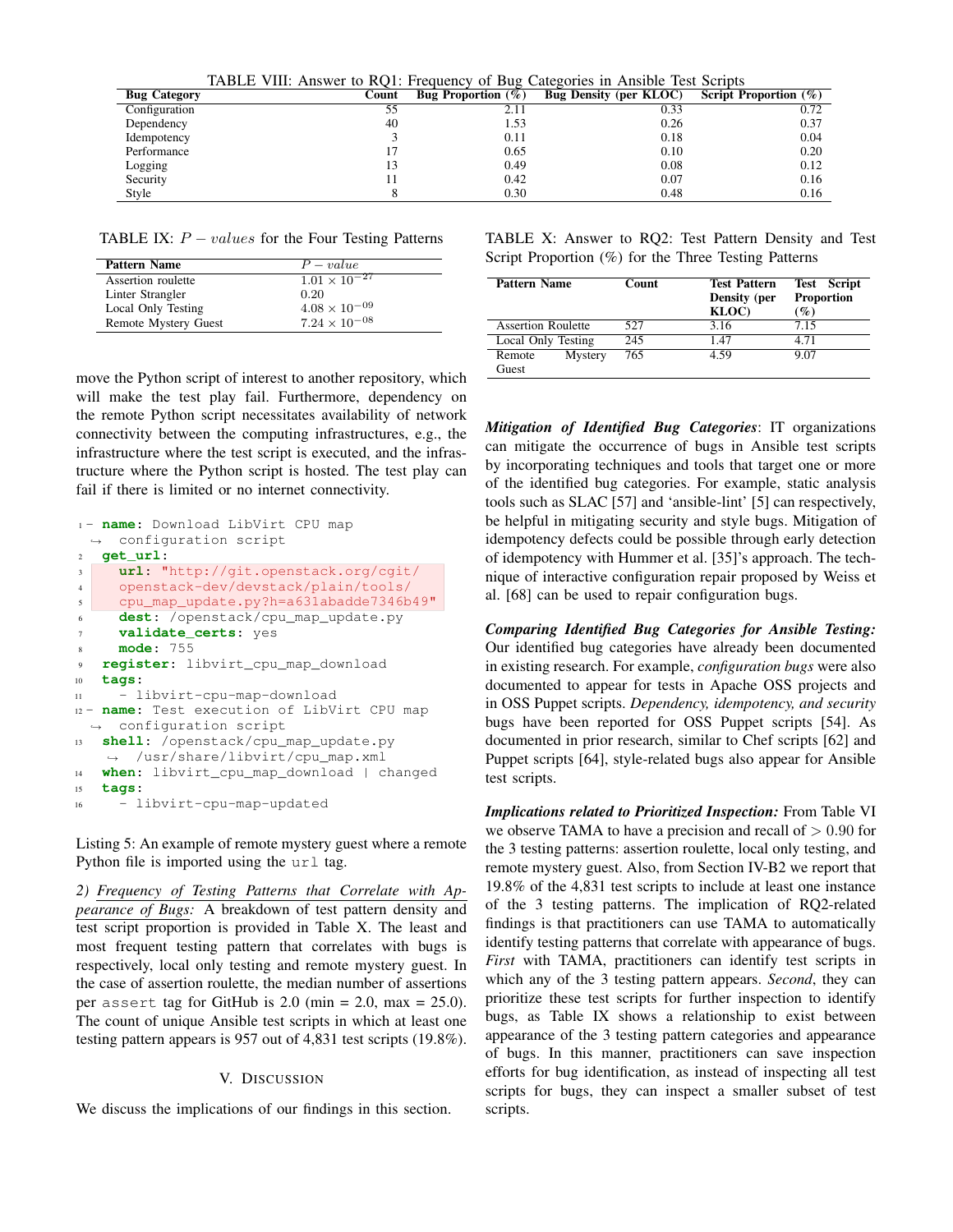*Testing Patterns that Correlate With Appearance of Bugs - Similarities and Differences:* From Section IV-B1 we identify three testing patterns that correlate with appearance of bugs. Of these three patterns assertion roulette and remote mystery guest have been documented as test smells in existing research [8], [66]. The implication of this finding is that the testing patterns that have negative implications for GPLs can also occur for non-GPLs, such as for Ansible test scripts.

We also notice one testing pattern to correlate with appearance of bugs that is unique to Ansible: local only testing. An IaC test script may execute correctly in a local environment, but erroneously in a remote environment, potentially leading to erroneous provisioning of computing infrastructure [27]. Practitioners consider the activity of conducting IaC testing on remote environments as a good practice stating "*by running the tests on real systems, you can determine whether your application responded correctly in a realistic configuration*" [61].

*Implications for Reproducible Deployments:* One of the perceived benefits of IaC is reproducible deployments of cloudbased infrastructure, which enables practitioners to provision cloud-based infrastructure with consistent environments [33]. However, as shown in Section IV-B, practitioners use local only testing, which can undermine the value of IaC with respect to reproducible deployments. The example presented in Listing 4 tests functionality of network bridges only in the local development environment. The network bridge functionality may behave correctly for the local environment but not for one or multiple remote cloud instances due to differences in system configurations, package dependencies, etc., potentially creating inconsistencies between local and cloudbased environments. Local only testing is symptomatic of an 'uncontrollable configuration management process' [33], and is considered as a deterrent for reproducible deployments [10]. e presented by providing<br>
ges only in with definition<br>
ordige function<br>
the to differ-<br>
encies, etc., The practice<br>
and cloud-<br>
development<br>
matic of an IaC test scrips<br>
and towards aidi<br>
matic 101 IaC testing.

*Implications for Troubleshooting Test Failures:* From Section IV-B we observe test scripts can have as many as 25 assertions under a single assert tag. Existence of assertion roulette instances can negatively impact comprehension of test failures [8], which can make troubleshooting of test failures harder. Troubleshooting failures in cloud-based software development is challenging [19], and instances of assertion roulette can further aggravate the challenges that are related with cloud-based infrastructure maintenance.

*Future Directions:* Researchers can develop techniques that will investigate run-time behavior of test scripts and characterize potential flakiness in test scripts. Researchers can also investigate if other categories of testing patterns, which correlate with appearance of bugs, exist for Ansible scripts as well as for Chef, Puppet, and Terraform scripts.

## VI. THREATS TO VALIDITY

We discuss the limitations of our paper as follows:

*Conclusion Validity*: Our identified bug categories and testing patterns are limited to the commits within the dataset we used in Section III-A1. Also, the set of 500 Ansible test scripts used in Section III-B1 to determine testing patterns is subject to the first author's bias. The identified bug and testing pattern categories are susceptible to rater bias, which we mitigate by using two raters. We use commits to identify bug categories and bug-related test scripts, which can be limiting. Also, TAMA can generate false negatives and false positives when applied on other datasets. We mitigate this limitation by evaluating TAMA using an oracle dataset described in Section III-B2. Furthermore, results presented in Section IV-B show a correlation between testing patterns and appearance of bugs, but such correlation will not always lead to causation.

*External Validity*: Our datasets are constructed by mining OSS repositories. Our findings may not generalize for proprietary datasets. Also, our findings are limited to IaC scripts developed using Ansible, which may not generalize to other IaC languages, such as Chef and Puppet.

*Internal Validity*: While constructing the oracle dataset the rater may have expectations on the outcomes that could potentially impact the closed coding process. We mitigate the limitation by using a rater who is not an author of the paper. Furthermore, construction of the oracle dataset is susceptible to raters' experience in Ansible. We mitigate this limitation by providing the rater a document that describes each pattern with definitions and examples.

## VII. CONCLUSION

The practice of IaC advocates for integrating quality into IaC development and testing. A characterization study of bugs in IaC test scripts, such as Ansible test scripts, is the first step towards aiding practitioners on how to integrate quality into IaC testing. Such characterization can also identify testing patterns that correlate with appearance of bugs in test scripts. We have conducted an empirical study with 4,831 Ansible test scripts mined from 104 OSS repositories. We observe bugs to appear in 1.8% of the 4,831 Ansible test scripts in our dataset. We identify 7 bug categories: configuration, dependency, idempotency, logging, performance, security, and style. We also identify 3 testing patterns that correlate with appearance of bugs of which local only testing is unique to Ansible test scripts.

Based on our findings, we recommend application of techniques and tools that target one or more of our identified bug categories. We also recommend the use of TAMA to identify instances of the 3 testing patterns, as detection of testing patterns can help practitioners prioritize inspection efforts to find bugs in Ansible test scripts. We hope our paper will facilitate more research in the domain of IaC script quality.

## ACKNOWLEDGMENTS

We thank the PASER group at Tennessee Tech University for their valuable feedback. The research was partially funded by the U.S. National Science Foundation (NSF) award # 2026869.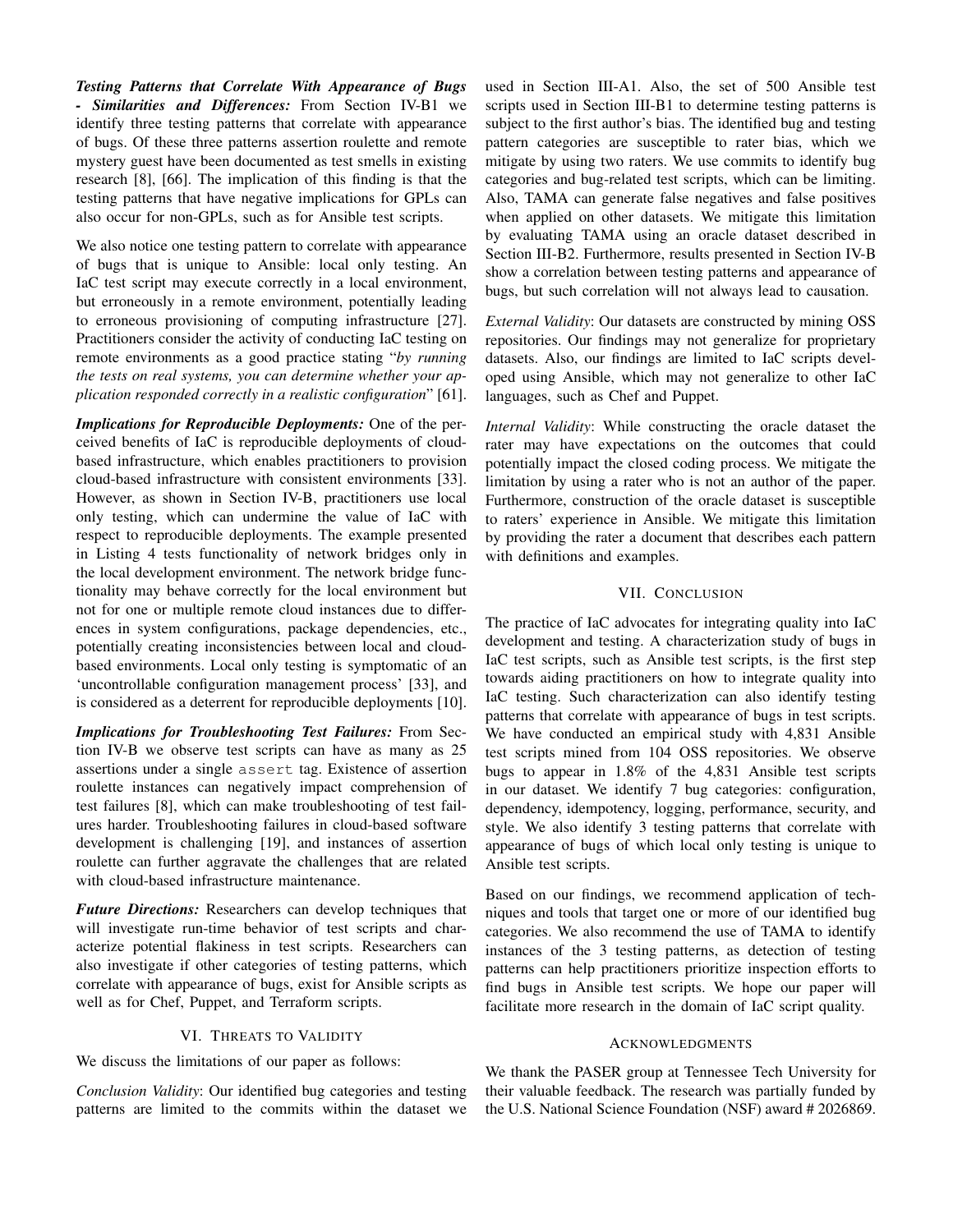## **REFERENCES**

- [1] A. Agrawal, A. Rahman, R. Krishna, A. Sobran, and T. Menzies, 'We don't need another hero?: The impact of "heroes" on software development," in *Proceedings of the 40th International Conference on Software Engineering: Software Engineering in Practice*, ser. ICSE-SEIP '18. New York, NY, USA: ACM, 2018, pp. 245–253. [Online]. Available: http://doi.acm.org/10.1145/3183519.3183549
- [2] akondrahman, "akondrahman/IaCTesting," https://github.com/akondrahman/IaCTesting, 2021, [Online; accessed 26-Dec-2021].
- [3] Alison DeNisco Rayome, "Ansible overtakes Chef and Puppet as the top cloud configuration management tool," https://www.techrepublic.com/article/ansible-overtakes-chef-andpuppet-as-the-top-cloud-configuration-management-tool/, 2019, [Online; accessed 25-Sep-2021].
- [4] Ansible, "Ansible Documentation," https://docs.ansible.com/, 2021, [Online; accessed 19-Sep-2021].
- [5] ——, "Ansible Lint Documentation," https://ansiblelint.readthedocs.io/en/latest/, 2021, [Online; accessed 29-Sep-2021].
- [6] ——, "Swisscom Automates IT Management WITH RedHat Ansible Tower," https://www.ansible.com/hubfs/pdfs/RH-Ansible-Towerswisscom-case-study.pdf?hsLang=en-us, 2021, [Online; accessed 13- Sep-2021].
- [7] T. Barik, D. Ford, E. Murphy-Hill, and C. Parnin, "How should compilers explain problems to developers?" in *Proceedings of the 2018 26th ACM Joint Meeting on European Software Engineering Conference and Symposium on the Foundations of Software Engineering*, 2018, pp. 633–643.
- [8] G. Bavota, A. Qusef, R. Oliveto, A. De Lucia, and D. Binkley, "An empirical analysis of the distribution of unit test smells and their impact on software maintenance," in *2012 28th IEEE International Conference on Software Maintenance (ICSM)*, 2012, pp. 56–65.
- [9] B. Beizer, *Software system testing and quality assurance*. Van Nostrand Reinhold Co., 1984.
- [10] Y. Brikman, "5 lessons learned from writing over 300,000 lines of infrastructure code," https://blog.gruntwork.io/5-lessons-learned-from-writingover-300-000-lines-of-infrastructure-code-36ba7fadeac1, 2018, [Online; accessed 14-Sep-2021].
- [11] CentOS-PaaS-SIG/linchpin, "Update unit tests contra-hdsl," https://github.com/CentOS-PaaS-SIG/linchpin/commit/4905430ab36c, 2019, [Online; accessed 25-August-2021].
- [12] ceph/ceph ansible, "tests: resize root partition when atomic host," https://github.com/ceph/ceph-ansible/commit/e1c1017e15, 2018, [Online; accessed 21-Jun-2021].
- -, "ceph-ansible:Ansible playbooks to deploy Ceph, the distributed filesystem." https://github.com/ceph/ceph-ansible, 2021, [Online; accessed 23-Jun-2021].
- [14] ——, "Use ansible\_facts," https://github.com/ceph/cephansible/commit/7ddbe747122, 2021, [Online; accessed 24-Jun-2021].
- [15] ceph/ceph installer, "tests: remove duplicate logging statements," https://github.com/ceph/ceph-installer/commit/634cdc8b1f, 2017, [Online; accessed 24-Jun-2021].
- [16] R. Chillarege, I. Bhandari, J. Chaar, M. Halliday, D. Moebus, B. Ray, and M.-Y. Wong, "Orthogonal defect classification-a concept for in-process measurements," *IEEE Transactions on Software Engineering*, vol. 18, no. 11, pp. 943–956, Nov 1992.
- [17] Chris Meyers, "Five Questions: Testing Ansible Playbooks & Roles," https://www.ansible.com/blog/five-questions-testing-ansible-playbooksroles, 2017, [Online; accessed 22-Sep-2021].
- [18] M. Cinque, D. Cotroneo, R. D. Corte, and A. Pecchia, "Assessing direct monitoring techniques to analyze failures of critical industrial systems," in *2014 IEEE 25th International Symposium on Software Reliability Engineering*, Nov 2014, pp. 212–222.
- [19] J. Cito, P. Leitner, T. Fritz, and H. C. Gall, "The making of cloud applications: An empirical study on software development for the cloud," in *Proceedings of the 2015 10th Joint Meeting on Foundations of Software Engineering*, ser. ESEC/FSE 2015. New York, NY, USA: Association for Computing Machinery, 2015, p. 393–403. [Online]. Available: https://doi.org/10.1145/2786805.2786826
- [20] J. Cohen, "A coefficient of agreement for nominal scales," *Educational and Psychological Measurement*, vol. 20, no. 1, pp. 37–46, 1960. [Online]. Available: http://dx.doi.org/10.1177/001316446002000104
- [21] D. Cramer and D. L. Howitt, *The Sage dictionary of statistics: a practical resource for students in the social sciences*. Sage, 2004.
- [22] J. Davila, "Ansible/NASA Case Study," http://szsbgl2x.accessdomain.com/fierce/wp-content/uploads/2016/01/NASA-Case-Study-Ansible.pdf, 2016, [Online; accessed 20-Jun-2021].
- [23] G. Dhillon and J. Backhouse, "Current directions in is security research: towards socio-organizational perspectives," *Information systems journal*, vol. 11, no. 2, pp. 127–153, 2001.
- [24] Docker, "Registry as a pull through cache," https://docs.docker.com/registry/recipes/mirror/, 2021, [Online; accessed 25-August-2021].
- [25] DockerHub, "Build and Ship any Application Anywhere," https://hub.docker.com/, 2021, [Online; accessed 26-August-2021].
- [26] M. Guerriero, M. Garriga, D. A. Tamburri, and F. Palomba, "Adoption, support, and challenges of infrastructure-as-code: Insights from industry," in *2019 IEEE International Conference on Software Maintenance and Evolution (ICSME)*, 2019, pp. 580–589. ring, 2018, pp. [26] M. Guerri<br>
support, a<br>
Binkley, "An<br>
and their impact<br>
and Evolution and Evolution<br>
try," in 20<br>
and Evolution<br>
for infrast<br>
for infrast<br>
Testing, 2<br>
lines of infras-<br>
for infras-<br>
[28] M. M. Fittps://
	- [27] M. M. Hasan, F. A. Bhuiyan, and A. Rahman, "Testing practices for infrastructure as code," in *Proceedings of the 1st ACM SIGSOFT International Workshop on Languages and Tools for Next-Generation Testing*, 2020, pp. 7–12.
	- [28] M. M. Hassan and A. Rahman, "Verifiability package for paper," https://figshare.com/s/4aa50ec7c34c18c71223, 2021, [Online; accessed 01-Jan-2022].
	- [29] M. M. Hennink, B. N. Kaiser, and V. C. Marconi, "Code saturation versus meaning saturation: how many interviews are enough?" *Qualitative health research*, vol. 27, no. 4, pp. 591–608, 2017.
	- [30] R. Hersher, "Incident documentation/20170118 https://www.npr.org/sections/thetwoway/2017/03/03/518322734/amazon-and-the-150-million-typo, 2017, [Online; accessed 21-Sep-2021].
	- [31] F. Hoffa, "GitHub on BigQuery: Analyze all the open source code," https://cloud.google.com/blog/products/gcp/github-on-bigqueryanalyze-all-the-open-source-code, 2016, [Online; accessed 16-Dec-2020].
	- [32] N. Humbatova, G. Jahangirova, G. Bavota, V. Riccio, A. Stocco, and P. Tonella, "Taxonomy of real faults in deep learning systems," in *Proceedings of the ACM/IEEE 42nd International Conference on Software Engineering*, ser. ICSE '20. New York, NY, USA: Association for Computing Machinery, 2020, p. 1110–1121. [Online]. Available: https://doi.org/10.1145/3377811.3380395
	- [33] J. Humble and D. Farley, *Continuous Delivery: Reliable Software Releases Through Build, Test, and Deployment Automation*, 1st ed. Addison-Wesley Professional, 2010.
	- [34] W. Hummer, F. Rosenberg, F. Oliveira, and T. Eilam, "Automated testing of chef automation scripts," in *Proceedings Demo & Poster Track of ACM/IFIP/USENIX International Middleware Conference*, 2013, pp. 1–  $\mathcal{L}$